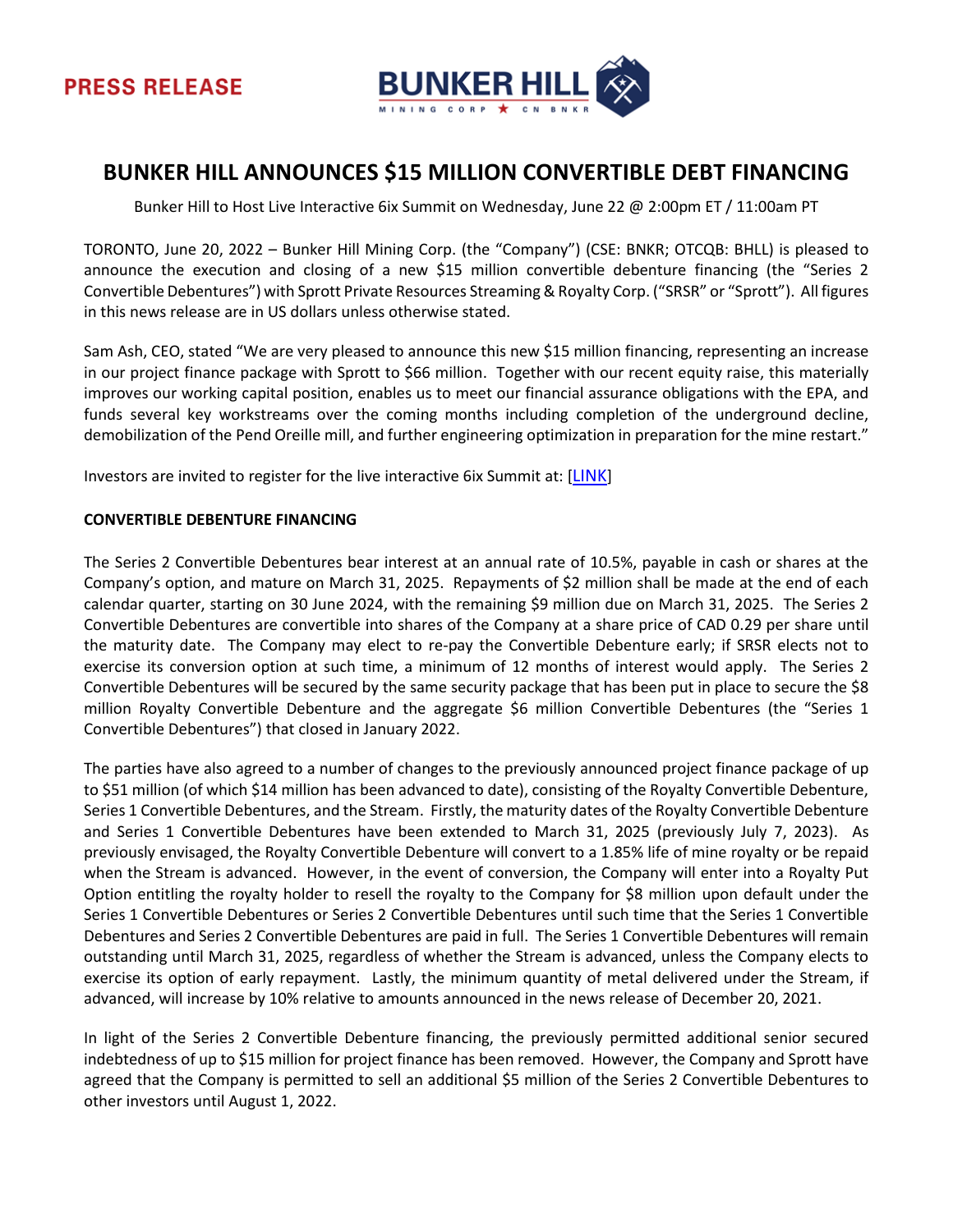The net proceeds of the financing will be primarily used to satisfy the Company's financial assurance obligations with the US Environmental Protection Agency ("EPA") and the advancement of mine restart activities, including the completion of the underground decline, demobilization of the Pend Oreille mill, and advancement of EPCM activities in anticipation of mill construction in the fourth quarter of 2022.

### **NEXT STEPS**

Additional optimization opportunities have been identified as technical work on the Prefeasibility Study ("PFS") has advanced. In order to incorporate these into the PFS, technical work is continuing and the PFS is now expected to be completed later in the third quarter of 2022. The advancement of the Stream is also expected to take place at approximately that time. While this additional technical work is in progress, development drifting will continue with an expected breakthrough into the internal ramp between the 6 and 8 levels to occur in September 2022. Relocation of the Pend Oreille Mill will continue throughout the summer with a key milestone being the disassembly and transport of the primary ball mills in August.

#### **RELATED PARTY TRANSACTIONS**

The financing transactions described in this press release (the "Transactions") constitute related party transactions pursuant to Multilateral Instrument 61-101 – *Protection of Minority Security Holders in Special Transactions* ("MI 61-101"). In consideration of the financial circumstances of the Company and a determination by the directors, all of whom are considered independent as determined pursuant to Part 7 of MI 61-101, the Company intends to rely upon the "financial hardship" exemptions from the requirements to obtain a formal valuation and minority shareholder approval in Sections 5.5(g) and 5.7(e) of MI 61-101 respectively. The Company will also file a material change report on SEDAR [\(www.sedar.com\)](http://www.sedar.com/). The material change report will be filed less than 21 days prior to the closing of the Transactions due to the Company's immediate need for financing.

## **ABOUT BUNKER HILL MINING CORP.**

Under new Idaho-based leadership the Bunker Hill Mining Corp, intends to sustainably restart and develop the Bunker Hill Mine as the first step in consolidating a portfolio of North American precious-metal assets with a focus on silver. Information about the Company is available on its website, www.bunkerhillmining.com, or within the SEDAR and EDGAR databases.

#### **For additional information contact:**

David Wiens, CFA CFO & Corporate Secretary +1 208 370 3665 [ir@bunkerhillmining.com](mailto:ir@bunkerhillmining.com)

#### **CAUTIONARY STATEMENTS**

*Certain statements in this news release are forward-looking and involve a number of risks and uncertainties. Such forward-looking statements are within the meaning of that term in Section 27A of the Securities Act of 1933, as amended, and Section 21E of the Securities Exchange Act of 1934, as amended, as well as within the meaning of the phrase 'forward-looking information' in the Canadian Securities Administrators' National Instrument 51-102 – Continuous Disclosure Obligations. Forward-looking statements are not comprised of historical facts. Forward-looking statementsinclude estimates and statements that describe the Company's future plans, objectives or goals, including words to the effect that the Company or management expects a stated condition or result to occur. Forward-looking statements may be identified by such terms as "believes", "anticipates", "expects", "estimates", "may", "could", "would", "will", or "plan". Since forward-looking statements are based on assumptions and address future events and conditions, by their very nature they involve inherent risks and uncertainties. Although these statements are based on information currently available to the Company, the Company provides no assurance that actual results will meet management's expectations. Risks, uncertainties and other factors involved with forward-looking information could cause actual events, results, performance, prospects and opportunities to differ materially from those expressed or implied by such forward-looking information. Forward looking information in this news release includes, but is not limited to, the Company's intentions regarding: its objectives, goals or future plans and statements; closing the Stream as described herein with SRSR; the financing*